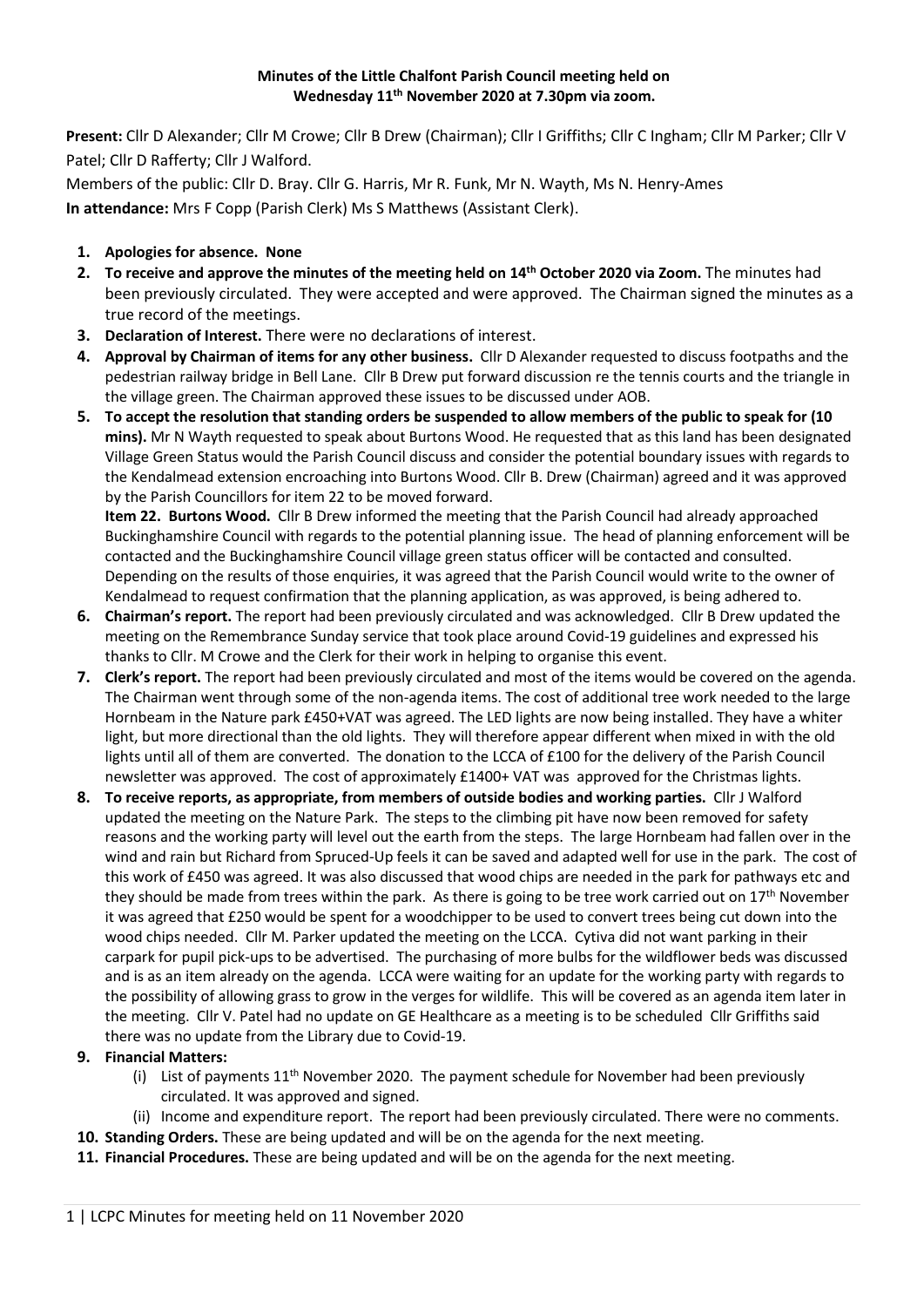- **12. 21-22 Budget preparation.** A working party has been set up consisting of Cllr B Drew, Cllr M Crowe, Cllr J Walford, the Clerk and the Accounts Assistant. An initial draft has been worked on and would be discussed on Thursday 19<sup>th</sup> November by the working party and presented at the next Parish Council meeting.
- **13. Bank Accounts.** It was discussed that the possibility of changing our main bank account should be looked at due to the closure of local branches of the TSB and problems with TSB online banking.
- 14. Lockdown. We are now in the second lockdown until 2<sup>nd</sup> December. The hall is closed and the tennis courts but the play area and MUGA are open. Office staff are working from home as much as possible but emails and phone messages are being checked as per normal working hours. It was agreed that the tennis courts would not be locked due to the vandalism of the fences in the first lockdown, but notices would be put up saying it was against Government regulation to use the courts.
- **15. Beel Close update.** We are still waiting for TfL to get back to us with the revised schedules to go with the draft licence.
- **16. CCTV Nature Park.** Cllr Crowe and the clerk have been in discussion with CCTV companies and the best fit for the Nature Park is Matrix with 2 towers and 2 cameras. The cost for this is £7200 + VAT. We have £1000 in our budget for security in the Nature Park so it was agreed to make an application to the community boards for funding.
- **17. Speeding.** It was discussed that there have been problems with the MVAS equipment and maintenance. This will be looked at and a decision will be made with regards to the renewal of the contract and the possibility of applying for community board funding for new equipment.
- **18. Community Boards.** Cllr G Harris updated the meeting on funding that the community board has approved locally. Little Chalfont Parish Council will be putting in an application for funding with regards to Cokes Lane corner safety work once the feasibility study has been updated, costed and decisions made with regards to how railings or bollards can be made possible. The Parish Council will also put in for funding for the CCTV in the Nature Park and look at the possibility for funding with regards to more bins to help keep the village tidy.
- **19. Cokes Lane Feasibility Study.** A revised feasibility study with costings was supplied just before the meeting, however it was agreed that further information was needed to know if railings/bollards would be possible on this corner due to the width of the pavement. This information would be requested.
- **20. Community Centre.** Cllr B Drew updated the meeting that he and Mr G Yellowley had met with Cllr M Tett and Mr J Ward to discuss options and ways forward. The meeting was very helpful and would be discussed with the working party on Thursday 12<sup>th</sup> November and then reported back at the next Parish Council meeting.
- **21. Local Plan.** Cllr C Ingham reported that Bucks Council had decided on 21 October to withdraw the Chiltern and South Bucks Local Plan. It would be replaced in due course by material in a new Buckinghamshire Development Plan, which it was hoped to produce by 2024. In the meantime it was possible that opportunistic planning applications would be made by developers for some sites, and this had already occurred with the land between Little Chalfont and Amersham known as the Cherry Orchard.
- **22. Burtons Wood.** This was covered under item 5.
- **23. Burtons Lane Hedges.** Cllr M Parker had had a meeting with local residents who had cut back the hedges. The resident would like 30 mph to be considered coming up to this crossroads and the vegetation cutting back that covers the road signs and there were other overgrown hedges where the ownership was unknown. 30mph has been discussed before and we have been advised that it would be unlikely to be approved. Cllr M Tett suggested that TfB be contacted re a discussion about devolved services and responsibilities for this area. The parish council have already had contact with Buckinghamshire Council with regards to this and would continue to discuss options.
- **24. Public House protection consideration in Little Chalfont.** Cllr M Crowe and the Clerk had visited both the White Lion and the Metropolitan and had spoken with the landlords who would be in favour of this proposal. It was agreed that before the PC nominated local pubs as Assets of Community Value (ACV), it should check whether this created any obligation to take on legal or administrative work associated with a bid by local residents to buy an ACV, if such a bid were ever to be made.
- **25. Consideration to let verges grow**. Cllr D Alexander. Cllr M Crowe, the clerk and Sian Lloyd from the LCCA had a meeting looking at the suggested areas. Stoney Lane corner, Amersham Way and Chalfont Avenue. Cllr D Alexander will put forward options for the councillors to discuss. It was agreed that Cllr Alexander would provide a map for the areas for the next meeting, so that the councillors could discuss the possible areas and decide if they would like to consider to let any of the verges grow.
- **26. Planting bulbs in the wildflower patches.** It was agreed an additional cost of £130 + VAT would be paid for additional bulbs needed for this project.